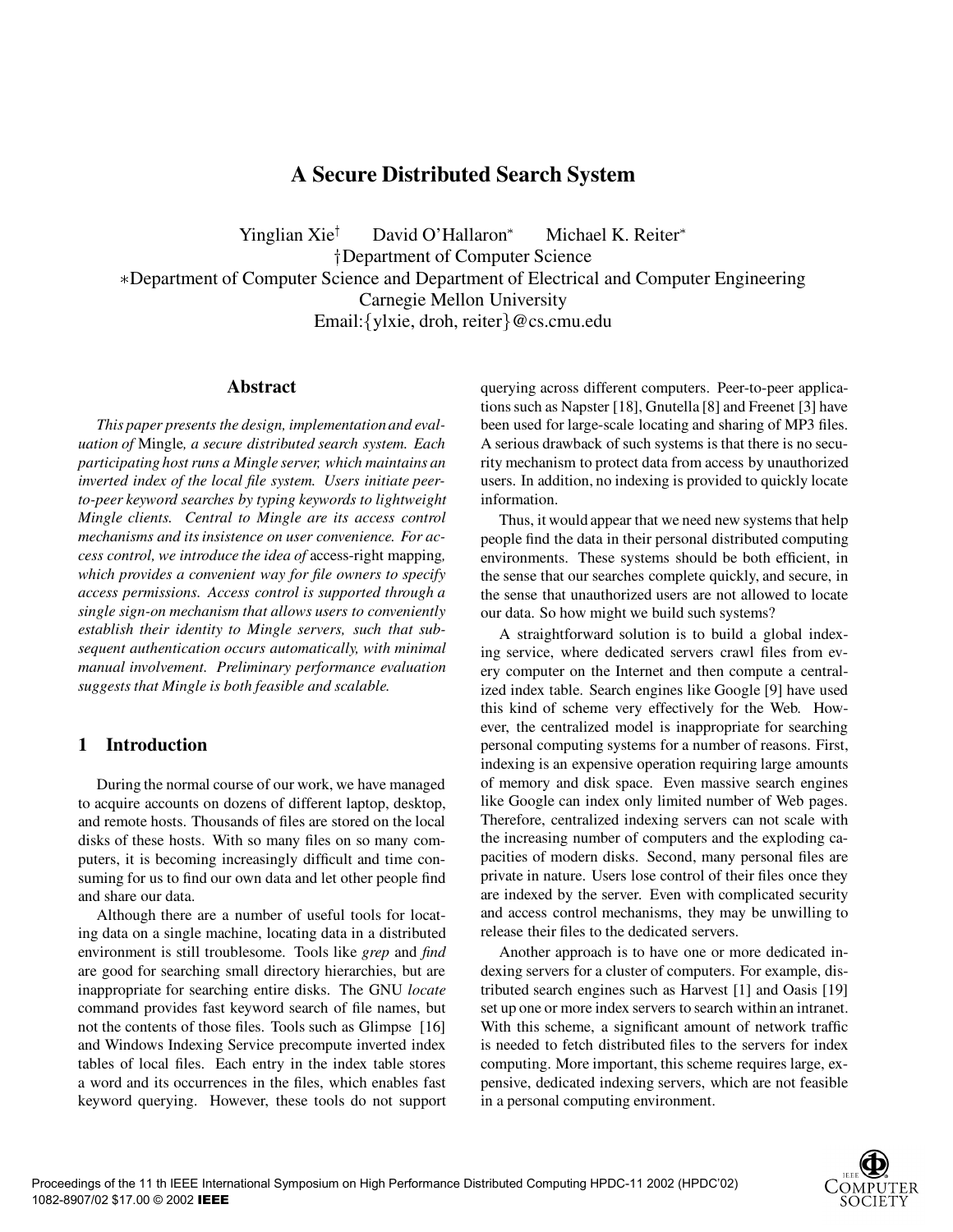In this paper, we present Mingle, a secure distributed search system. Mingle is designed to meet the following requirements, which we consider fundamental to a distributed search system for personal computing:

- *Searches should be fast.* For fast search, Mingle precomputes an inverted index of local files on each participating host. A query can be processed by the local host, or routed through the participating hosts using peer-to-peer communication to locate all of the desired data.
- *The system should scale.* Since each participating host devotes computing resources for indexing, the Mingle scheme should scale well with the number of computers. Participating hosts communicate with each other only when there is a search request, greatly reducing network traffic.
- *The system should be secure:* The Mingle security architecture focuses on preventing unauthorized release of information while allowing files to be maximally shared. Since search is a frequent operation, we insist that the security mechanism be as convenient as possible for users. Access control policy is expressed using an *access-right mapping*, a novel mechanism that extends a local file system's access control primitives to Mingle users in a uniform and convenient way. This mechanism builds upon a single sign-on mechanism implemented in Mingle, which allows a user to perform authenticated search requests across many Mingle servers seamlessly.

The remainder of the paper is organized as follows. Section 2 summarizes related work. Section 3, 4, 5 are the core of the paper, describing the Mingle prototype, including the novel security architecture based on access-right mapping. Mingle is currently targeted for personal computing environments with tens of hosts. Preliminary performance evaluation of the Mingle prototype in Section 6 suggests that the system is feasible and scalable in such an environment.

# **2 Related Work**

Distributed search has been studied in the area of information retrieval [2, 7, 12, 27], with emphasis on algorithms for server selection and result merging. Mingle is different from these works in that our focus is on the system architecture and the security mechanisms to prevent data from access by unauthorized users.

Distributed service and resource discovery [4, 10, 26] is a special type of distributed search, where queries consist of resource or service attributes instead of keywords. In such systems, search is performed at hierarchical directory servers in large scaled networks consisting of heterogeneous hosts. Compared with these systems, Mingle is currently targeted for a cluster of computers, and search is performed among friendly end hosts without centralized servers. Because of the architectural level differences, the security emphases are different. These systems assume malicious attacks and stress data privacy and integrity. Mingle focuses on access control and has a strong emphasis on user convenience while at the same time preserving file system access control semantics.

Peer-to-peer systems [21, 25, 24, 29] have been designed to locate objects in self-organizing overlay networks. Such systems use hash based distributed indexing schemes to locate objects. The location of each object is stored at one or more nodes selected by a distributed hash function. Although hash functions can deterministically locate object, they do not support keyword searching, a desirable operation to search information among personal data.

## **3 Overview of the Mingle System**

Figure 1 shows the overall architecture of a Mingle cluster. On each host, there is a Mingle server running as a daemon. Communication among servers is peer-to-peer. A user may issue a request from any host to any of the servers by launching a lightweight client program, which simply sends the request to the local server and waits for replies. If only a local reply is required, then the local server handles the request and sends back the reply. Otherwise, the server forwards the request to remote servers for further processing.

Mingle clients issue separate requests for indexing and searching. Only the owners of files can issue requests to index those files. Any Mingle user can issue a search request to any Mingle server, but they only receive information about files that they are authorized to see, as described in the next section.

When a Mingle server daemon is started on a host for the first time, none of the files on that host are indexed. Users must make explicit requests to the Mingle server to index directory trees that they own. Thus Mingle is "opt-in", in the sense that users on Mingle hosts must issue explicit requests before their data is indexed and made available to Mingle clients.

Each Mingle server computes an inverted index of local files that have been indexed. The inverted index consists of: (1) a lexicon containing all of the words that appear in the files; and (2) an inverted file entry for each word, which stores a list of pointers to the occurrences of that word in the files. To locate a given word, only its inverted file entry needs to be traversed, allowing fast queries. The detailed design and data structures of the inverted index in Mingle

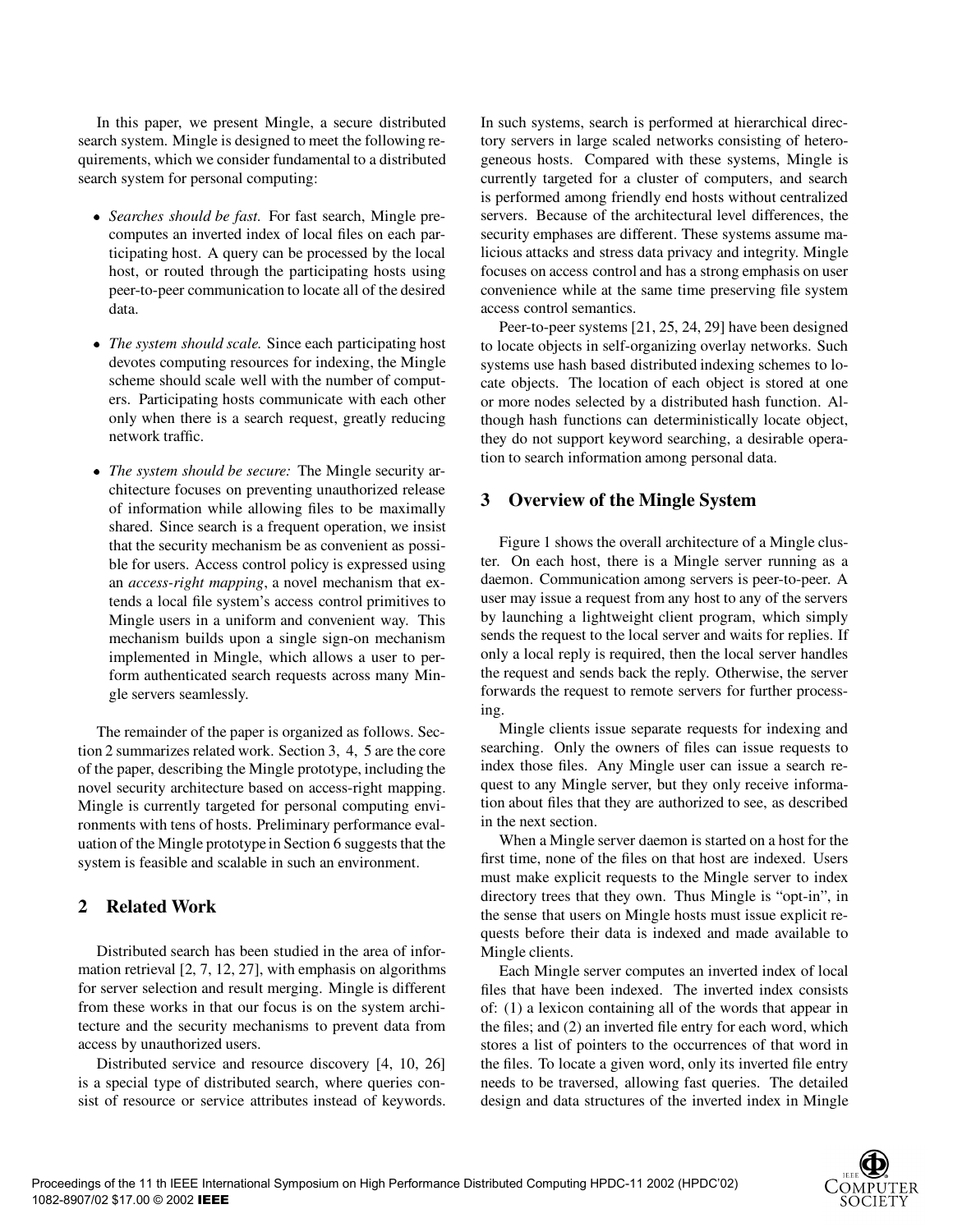

**Figure 1. Architecture of a Mingle cluster.**

are discussed in Section 5.1

In many cases, a user may wish to search all hosts in a Mingle cluster without specifying host identities. To enable this, we establish a *master server*, which is a normal Mingle server that maintains the list of host names inside the cluster. As shown in Figure 1, upon reception of a user request that needs to be routed through the cluster, the local server first fetches the host list from the master server, and then forwards the request to each remote host in the list individually.

While the server is implemented as a daemon, the client program is a lightweight program that is launched only when needed. An alternative design is for each user to run their own stand-alone server that they interact with via the command line. This approach would lead to multiple server processes running simultaneously on the same computer, leading to a large overhead. By implementing a separate lightweight client program, we build one index table and enable multiple users on the same host to share a single Mingle server.

# **4 Mingle Security Architecture**

Since Mingle is used in personal computing environments where servers are assumed to trust each other, the Mingle security architecture focuses on preventing unauthorized release of information while allowing files to be shared among different types of users. Both the *local users* who have accounts on the Mingle host and *remote users* who do not have accounts should be able to participate in Mingle. Sensitive files can be accessed only by authorized users, while public files can be searched by even anonymous users.

Existing mechanisms are deficient in terms of both flexibility and user convenience. Mingle users might belong to different organizations and not have accounts on every machine. In this case, file system access controls on the Mingle hosts are not flexible enough to separate remote visitors into different classes of trustworthiness. Further, search is a stateless request involving one simple command. Supplying passwords with each request is not acceptable.

The design of the Mingle security architecture is guided by the following three principles:

- *File owners decide whom to trust.* We cannot expect every Mingle user to trust the same set of people. We must let file owners decide who is allowed to access their files.
- *Authorization is flexible and convenient.* Because some files are more sensitive than others and some people are more trustworthy than others, file owners must be able to specify access rights for different users on each single file conveniently.
- *Authentication has small overhead.* Since "search" is a stateless operation for everyday usage, we require the user authentication mechanism to be as lightweight as possible while providing reasonable level of security.

In the following, we present the details of the Mingle security architecture. We begin by describing the authorization mechanism, which addresses the first and second principles. We then discuss the user authentication mechanism, which addresses the third design principle. We close this section with a discussion of possible malicious attacks against Mingle.

## **4.1 Authorization**

A straightforward way to handle access control is to maintain an access control list (ACL) for each file. Each item in the ACL specifies the permitted operations for each user. Although ACLs are flexible, they can be costly and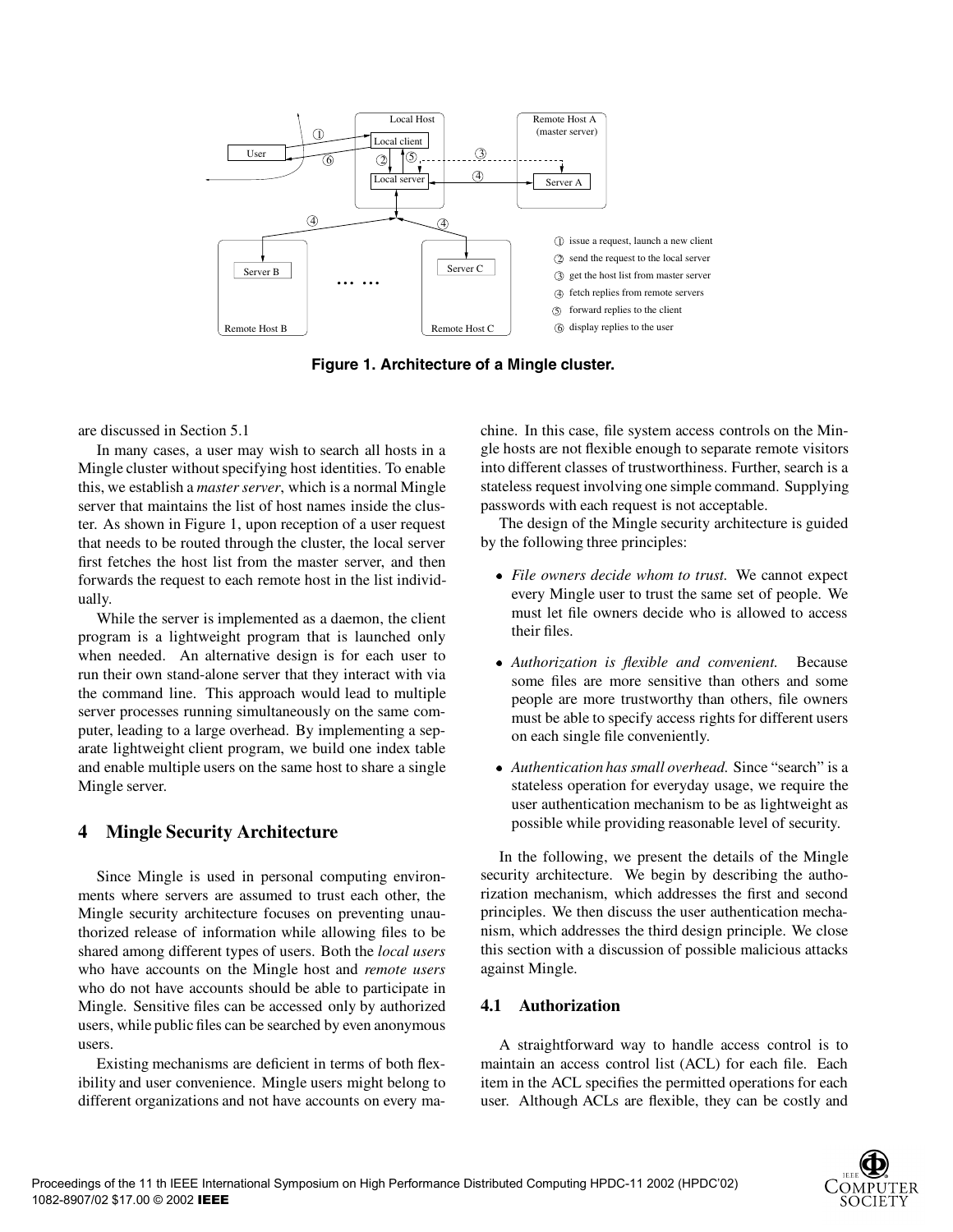```
// Return whether Mingle user U is allowed to search file Fbool is_search_permitted(filename F, mingle_user U) {
    // Get the file owner of F
    O = get-file_owner(F);
    //Get the SPD of U with respect to the file owner O
    SPD = O.get\_SPD(U);// Check if any member in SPD is allowed to read F
    foreach id in SPD {
        if F is readable by id {
            return true;
        }
    }
    return false;
}
```
#### **Figure 2. The Mingle algorithm for access permission checking**

prone to error since file owners must manually specify an ACL for each file.

We propose a new, more convenient approach that arises from the observation that the underlying file system in the Mingle host already enables access control on each file. By granting a user (or group) "read" permission to a file, the file owner implicitly allows that user (or group) to search the file as well. However, the access control schemes in the file system are only applicable to local users who have accounts on the same computer.

To extend the file system access control to a remote user, we introduce the idea of *access-right mapping*. For a file owner with local account name *A*, a Mingle user with Mingle ID *U* (see Section 4.2) can be mapped to a *search protection domain (SPD)* that consists of one or more local users or user groups:

 $SPD_A(U) = \{userID1, userID2, ..., groupID1, groupID2, ...\},$ 

where *userIDi* is some local user account name, and *groupIDi* is some local group name.

The meaning of the mapping is that Mingle user *U* has permission to search any local file owned by *A* and readable by one or more members of  $SPD<sub>A</sub>(U)$ .

The process of access-right mapping is performed by each file owner independently. Thus, a Mingle user can be mapped to different SPDs by different file owners on the same host. Given the access-right mapping, the algorithm for access permission checking is simple, as shown in Figure 2.

The access-right mapping preserves the file system access control semantics. It greatly simplifies the access control specification, while giving file owners full control over their data. For example, each Unix file has 9 *mode* bits associated with it. These mode bits specify whether the file owner, specific group of users, and everyone else can read, write or execute the file. In many cases, a file owner can map a friendly remote Mingle user to an SPD that consists of only the owner account or a "guest" account, allowing file owners to specify access permissions to most of their files conveniently. For the small number of files that need fine-grained access control, file owners can define a user group for each file and map Mingle users to the corresponding user groups. In particular, in order to allow anonymous Mingle users to search shared public files, a file owner can define a special user group for public files and map any anonymous user to that group.

#### **4.2 User Authentication**

In Mingle, each request to index or search files on a host must be authenticated by that host. Since a Mingle user might not have accounts on every host, or might have different account names on different hosts, each Mingle user is assigned a unique global Mingle ID (a text string) that identifies the user to Mingle servers in a uniform way. A Mingle user without a Mingle ID is regarded as an anonymous Mingle user and can search only public files.

A Mingle ID is assigned to a user via a registration process that she executes once. In this registration process, the user selects and inputs a Mingle ID and password to her lightweight client, which conveys these inputs to the local Mingle server. The local Mingle server sends this pair to the master server for this Mingle cluster, using an encrypted channel (e.g., encrypted under the public key of the master server). The master server confirms that this Mingle ID has not previously been registered. If so, it generates a public signing key pair (e.g., [23]) for this Mingle ID, and saves the Mingle ID and associated password and key pair. Upon successful return, the user can convey her Mingle ID to other users in whatever way she wishes, so that these users can create access-right mappings (see Section 4.1) for this Mingle ID on other machines, as they choose.

This user can then execute distributed searches using Mingle from any computer running a Mingle server as follows. The user enters her Mingle ID, password, and search keyword into the lightweight Mingle client, which conveys these to the local Mingle server. The local Mingle server executes a protocol with the master server to retrieve the private key corresponding to this Mingle ID (using the password to authenticate to the master server). Once the private key is obtained, the local Mingle server can issue the query, containing the user's Mingle ID and signed using the retrieved private key, to the relevant remote Mingle servers. Each remote Mingle server that receives this query can use the contained Mingle ID to retrieve the corresponding pub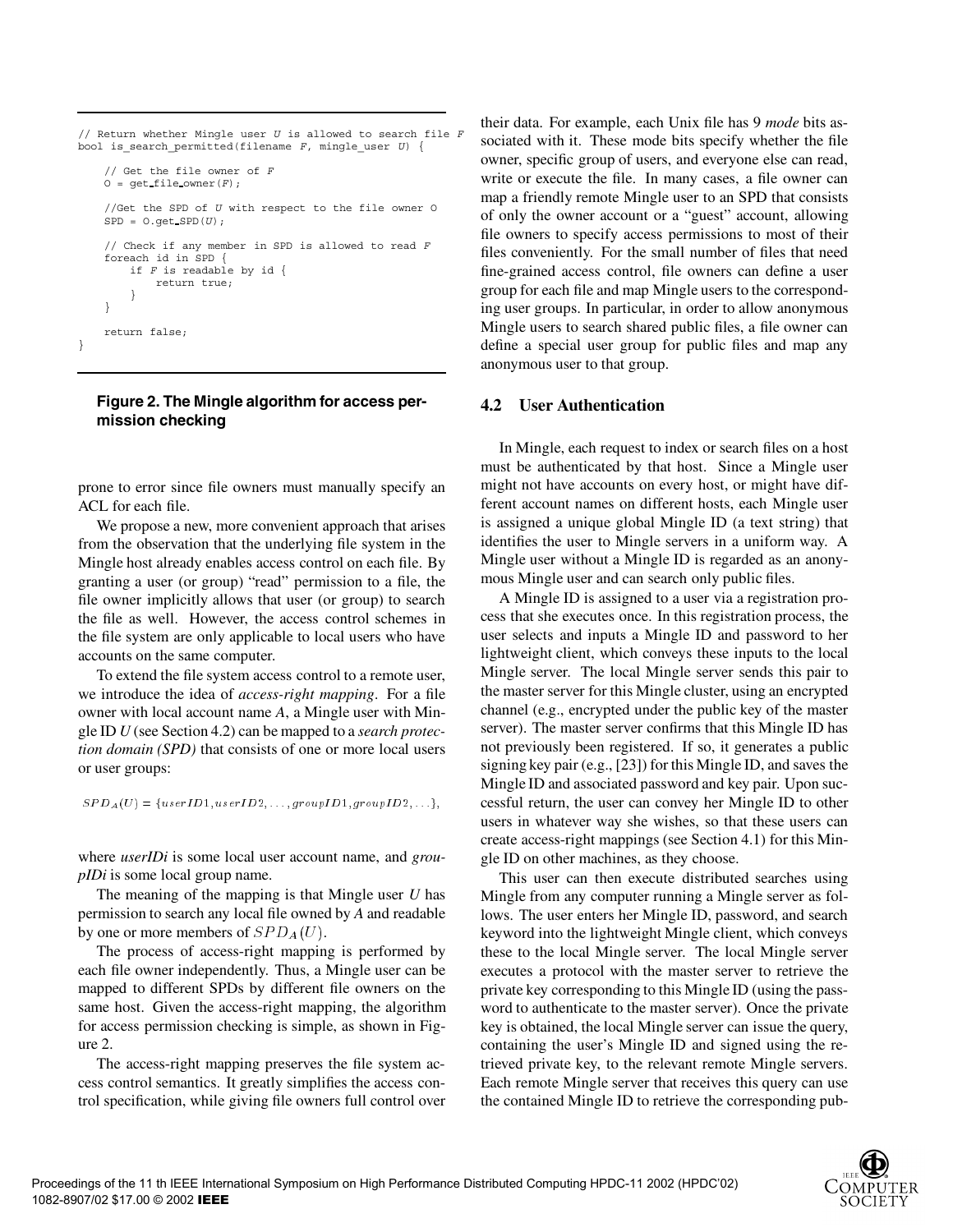lic key from the master server, and can then verify the digital signature using it.

There are numerous opportunities to use caching to eliminate steps in the above description and thereby improve the user experience. Specifically, the user's local Mingle server can temporarily cache the user's private key for use in subsequent searches, which eliminates the need for the user to re-enter her Mingle ID or password. Moreover, a remote Mingle server can temporarily cache the public key of this Mingle ID, so that it need not contact the master server again upon receiving another search query bearing this Mingle ID. Of course, this caching also introduces windows of vulnerability: e.g., if the user's public key is revoked due to the compromise of the corresponding private key, this may go unnoticed by a remote Mingle server that is caching the public key. It is therefore necessary to tune this caching to best balance performance, user experience, and security. Such tradeoffs are common in public key infrastructures (e.g., [14]), and we will not discuss them further in the present paper.

A benefit of this architecture is the fact that the user's password and private key are exposed only on machines where the user enters her password (and on the master server). Moreover, the protocol by which the user's machine retrieves the user's private key can be constructed to achieve strong security properties (e.g., see [20]), notably that the protocol messages themselves do not leak information that would permit an eavesdropping adversary to conduct a "dictionary attack" against the user's password [17, 13]. As a result, dictionary attacks are limited to online guesses sent to the master server, which the server can detect and stop. The primary vulnerability of this approach is the master server itself: if penetrated, the master server will leak all user's private keys. This risk can be mitigated by distributing the master server in a way that requires multiple master servers to be compromised to disclose sensitive data (e.g., [6]), though we have not implemented this approach in the present system.

We view the above approach to user authentication and single sign-on in Mingle as an interim solution suitable for small-scale Mingle deployments in user populations lacking a unified authentication infrastructure. For user populations with an existing authentication and single sign-on solution, ideally Mingle would exploit that solution for its user authentication needs, rather than "reinventing the wheel."

#### **4.3 Other Vulnerabilities**

Since Mingle assumes a friendly personal computing environment where servers trust each other, it is subject to various malicious attacks. Although we do not explicitly address how to defend against these attacks in Mingle, many of them can be prevented or mitigated by standard techniques. We briefly outline the types of malicious attacks that Mingle is vulnerable to and discuss possible ways to cope with them. Completely addressing these attacks is beyond the scope of this paper.

Mingle query responses are sent from remote servers unencrypted, and thus Mingle is vulnerable to information release and modification attacks. Moreover, without strong authentication of servers, a malicious Mingle server can provide fraudulent information. If data privacy and integrity is a major concern, then further cryptographic protocols can be used to authenticate servers as well as clients, and to set up session keys for message encryption.

A potential vulnerability to timing attacks exists within Mingle, due to its precomputation of an inverted index to permit fast searching. Specifically, the processing time for a Mingle server to compute its response is a function of the number of files actually containing the search item, not only those to which the client has search access. As a result, a client that can accurately measure the duration required for a Mingle daemon to respond to its search request can learn some information about the number of files on that host that contain the search item, even if the client has search access to very few of them. Randomizing search latencies could mitigate this threat. In addition, a filter could be applied to check user permission before searching through the inverted index. We note, however, that this threat applies only to files that their owners have volunteered to be indexed by Mingle.

Finally, like most other distributed systems, Mingle is vulnerable to various forms of denial-of-service attacks.

#### **5 Mingle Implementation**

In this section, we discuss the implementation of the Mingle server and client. We first describe the design of the inverted index in Mingle. Then we present the Mingle server architecture and explain the interactions among various system components.

## **5.1 Inverted Index**

Indexing is a mechanism for quickly locating a given word in a collection of files. There are three common data structures for file indexing: *inverted index*, *signature files* and *bitmaps* (see [28]). An inverted index is the most natural indexing method, with each entry consisting of a word and its occurrences in the files. A signature file is a probabilistic method for file indexing, where each file has a signature. Every indexed word in a file is used to generate several hash values. The bits of the signature corresponding to those hash values are set to one, indicating the occurrences of the word. A bitmap stores a bit vector for every word. Each bit in the bit vector corresponds to a file and is set to one if the word appears in that file. Compared with the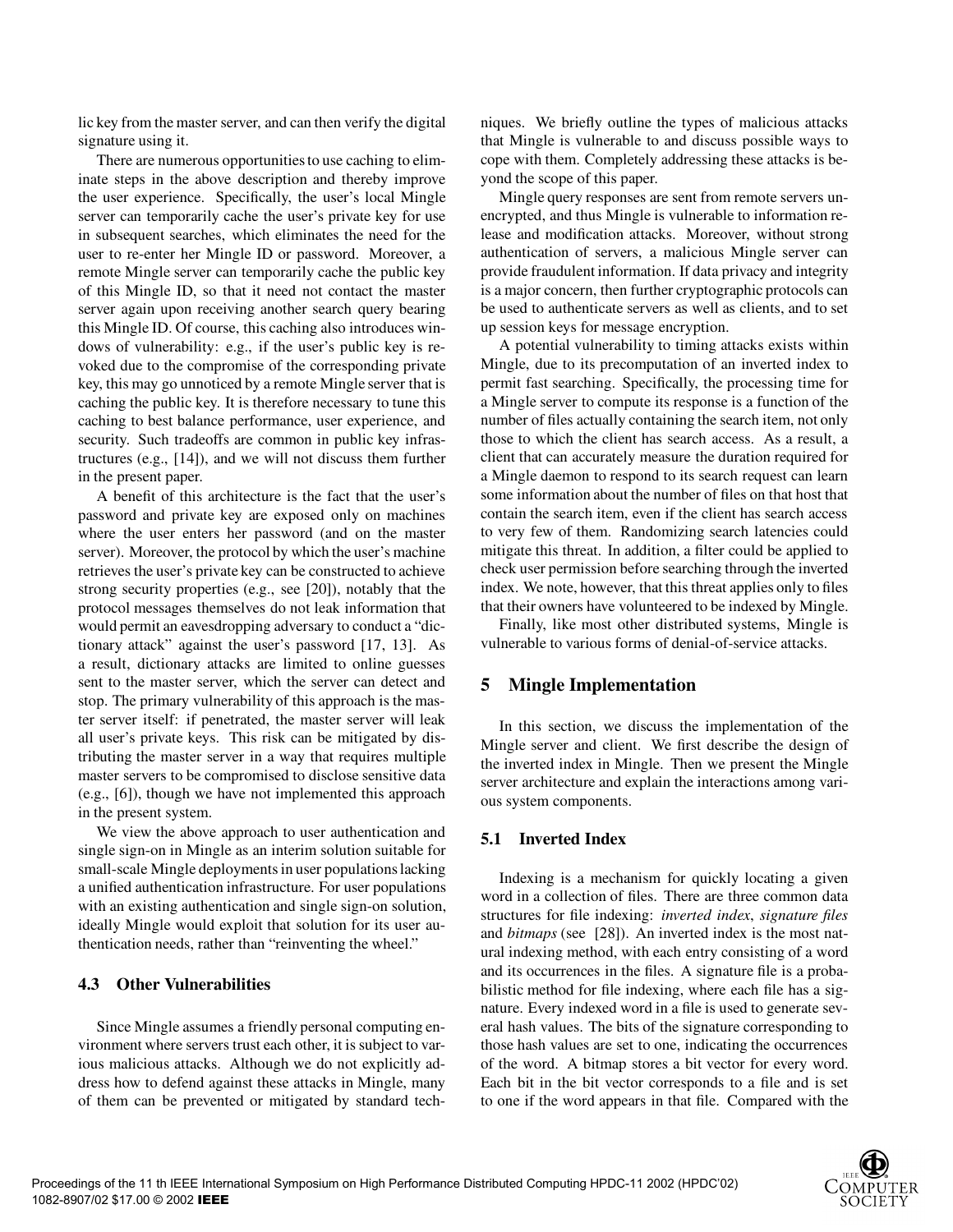inverted index, signature files can cause false matches, resulting in either longer search times or large signature files. Bitmaps have relatively short search times, but require extravagant storage space and the update is slow when files are updated frequently. In Mingle, we decided to choose the inverted index because of its relatively small cost of storage and low search latency.

However, a fine-grained inverted index is still space consuming. A fine-grained inverted index containing all occurrences of every word can consume 50% to 300% of the original text size, which is not acceptable in personal computing. Therefore, Mingle computes a coarse-grained inverted index. Each index entry for a word contains only the first occurrence of that word in every file. A hash table is used to quickly locate the index entry for a word.

|       | Word ID   Word   (Document ID; First occurrence) |
|-------|--------------------------------------------------|
|       | movie $(1,6)$ , $(4,228)$                        |
| dav   | $(2;8)$ , $(3;57)$ , $(4;200)$                   |
| event | (1;37), (3;22)                                   |

**Figure 3. An example of inverted index table in Mingle**

Before a file is indexed, it is assigned a document ID. Then the file is scanned word by word to build the index table incrementally. All of the words are converted to lower case. User specified stop words (defined by a configure file) are removed to reduce index size. For each word in the index table, if it appears multiple times in the file, then only the position of the first occurrence of that word will be recorded in the corresponding index entry. Figure 3 shows an example of inverted index table in Mingle. Once the index table is built, it can be updated regularly to remove out of date entries.

A query can consist of one or more keywords. With a coarse-grained inverted index table, queries are resolved in two steps. First, the corresponding index entries of the queried keywords are searched to return a list of files that match the query. Then, each individual file in the list is scanned to return all the exact occurrences of the queried keywords. For example, Figure 4 illustrates the search process for a query "movie AND event" using the index table in Figure 3. There is a tradeoff between index granularity and search latency. Compared with the fine-grained inverted index, a coarse-grained index table requires longer search latency since the second step will be otherwise unnecessary. However, the extra latency is typically small, as is shown in Section 6.1.



**Figure 4. A query example in Mingle**



**Figure 5. Mingle server architecture**

# **5.2 Mingle Server Architecture**

The Mingle server is implemented as a single process (Figure 5). The *file descriptor manager* uses the select function to multiplex concurrent requests. After a request has been received by the *receiver*, it is parsed by the *request manager*, which determines the request type and forwards the request to the appropriate components for further processing. The major components that process a user request are the *file indexer*, *query processor*, and *security manager*. The *file indexer* accesses files from the local disk and builds up an inverted index table in disk. For performance optimization, the *file indexer* maintains a cache in memory for frequently accessed terms and their indices. The *query processor* processes user queries, including advanced query options based on the index table built by the *file indexer*.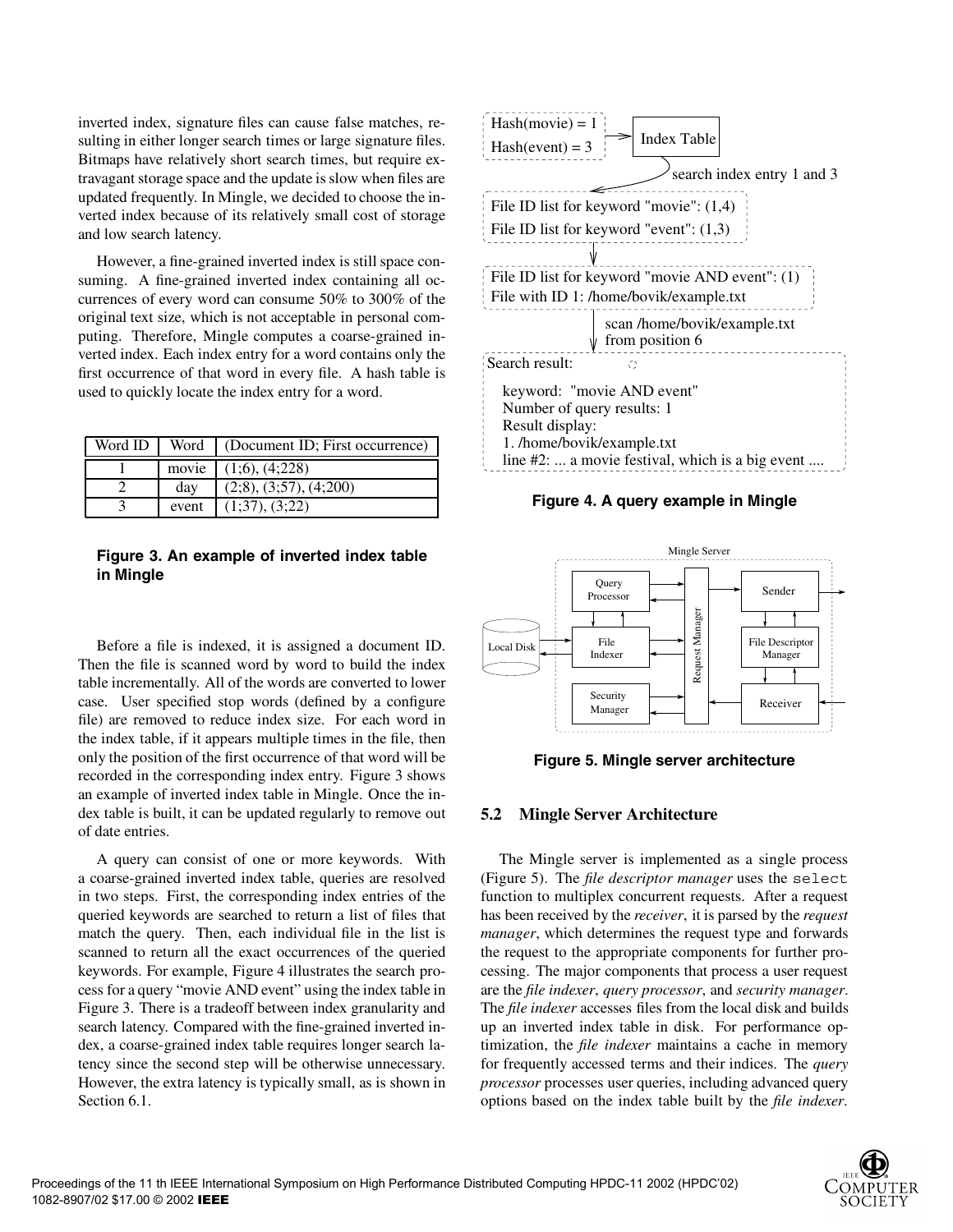The *security manager* performs security operations, including access control and user authentication. After the request processing is finished, the *sender* sends out the reply passed by the *request manager*.

Both the Mingle server and the client program are implemented in C++ in Linux. The request signing and signature verification use the RSA algorithm [23], which is implemented by the Crypto++ library (version 4.2) [5]. The communications among servers are via TCP connections, while the server and the client program communicate via Unix IPC.

# **6 Performance Evaluation**

In this section, we present the performance evaluation of Mingle. We have conducted three sets of experiments to answer the following three questions: (1) What is the cost of index and search — the two major operations in Mingle? (2) What is the impact of our security mechanism on performance? (3) What is the scalability of Mingle? The first and the second sets of experiments are conducted on PIII 550MHz machines with 128 MB of RAM. The last set of experiments are run on the cluster of computers (PIII 550MHz) in a 10BaseT Ethernet LAN. Each data point in the figures is the average of ten runs.

#### **6.1 What is the Cost of Index and Search?**

Since only text files will be indexed, we have downloaded the RFC [22] and the Internet Drafts [11] repositories to test the index performance. We vary the text size to be indexed. Figure 6 plots the index latency and the generated index table size. We observe that both costs increase linearly with the text size. It takes about 30 minutes to index 200 MB of text (about 9 seconds per 1 MB). Usually, only a portion of the data on a disk will be text. With the current index speed, we can index a local disk regularly at machine idle time. The generated index table size is about 15% of the original text size. Both costs are acceptable for personal computing.

With the pre-computed index table, we then examine the search latency on the local server without using our security mechanism. We vary the indexed text size and the number of keywords in a query. Figure 7(a) plots the query lookup latency in case of cache hits, when the required items in the index table are already in memory. Overall, the search latency is on the order of milliseconds and seconds, which is fast. For example, in 200 MB text, it takes about 250 ms to find answers to a two-keyword query, while it takes as long as 15 seconds to get the same results using "grep". If the keywords in a query do not exist in the indexed text, the search latency is less than 1ms regardless of the indexed text size.



**Figure 6. Index latency and disk size vs. text size indexed**

We are also interested in the penalty of a cache miss, when the required items in the index table need to be fetched from the disk. Figure 7(b) shows the comparison of search latency in case of cache hit and cache miss. In both cases, the indexed text size is 100 MB. As indicated in the figure, the penalty of a cache miss is on the order of tens of milliseconds, which is relatively small.

## **6.2 What is the Impact of Security on Performance?**

In this section, we measure the impact of the Mingle security mechanism on performance. Since cryptographic computation is often expensive, our main concern is the latency penalty of cryptographic operations for remote user authentication. We evaluate the cost of request signing and signature verification by measuring the time spent in each step of request processing.

We conducted our experiments on two machines serving as the local server and the remote server respectively in the same LAN. Since the security penalty does not depend on

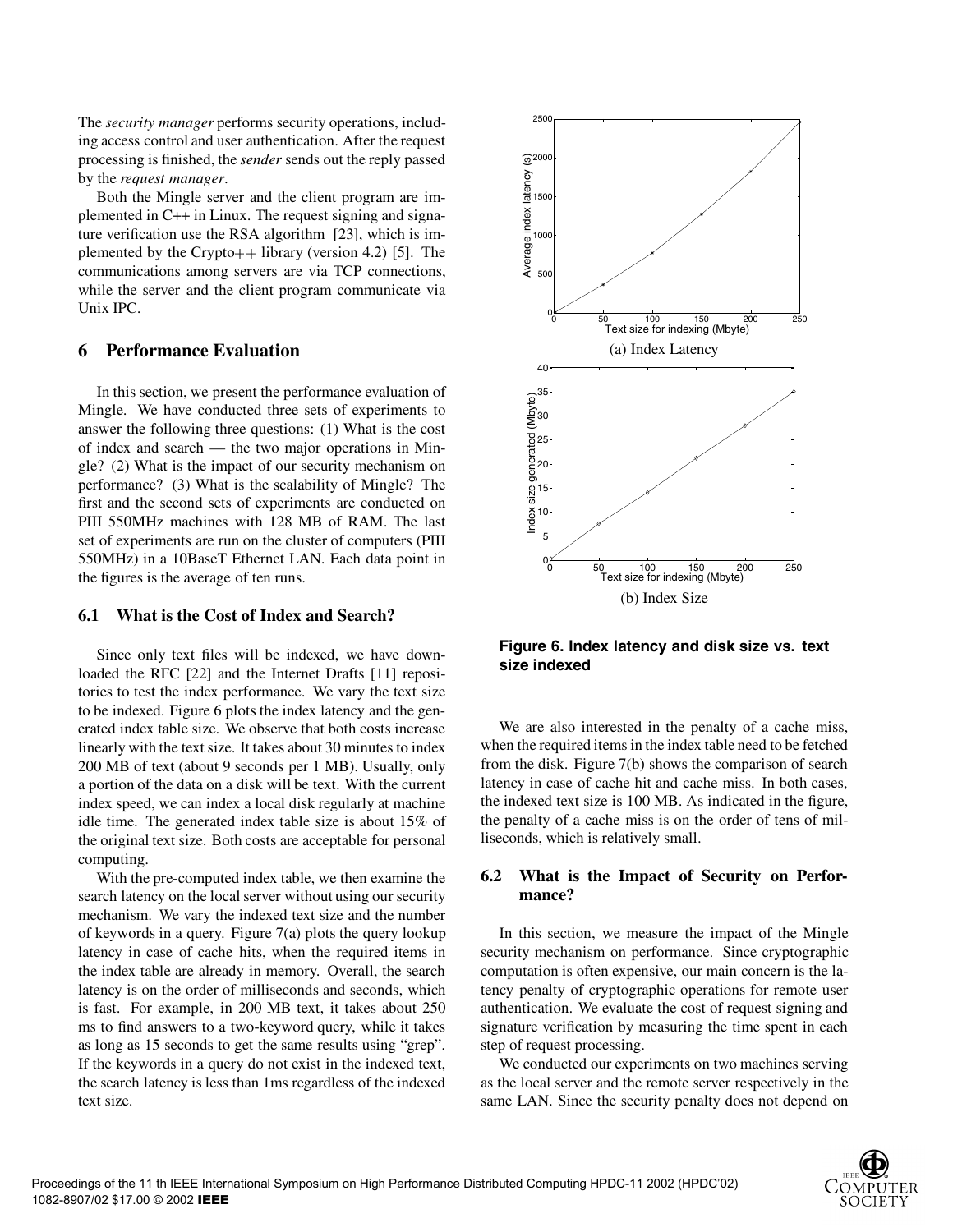|                             | Total  | Parsing | Networking | Look up | Signing | Sig.Check |
|-----------------------------|--------|---------|------------|---------|---------|-----------|
| Mean $(1024 \text{ bit})$   | 313590 | 940     | 6010       | 279530  | 25710   | 1400      |
| Std dev (1024 bit)          | 2615   | 15      | 643        | 2613    | 44      | 25        |
| Percentage (1024 bit)       | 100.0% | $0.3\%$ | $1.9\%$    | 89.1%   | $8.2\%$ | $0.5\%$   |
| Mean $(512 \text{ bit})$    | 292440 | 950     | 5610       | 279650  | 5390    | 850       |
| Std dev $(512 \text{ bit})$ | 1100   | 10      | 55         | 1037    | 18      | 10        |
| Percentage (512 bit)        | 100.0% | $0.3\%$ | l.9%       | 95.6%   | $1.9\%$ | $0.3\%$   |

**Figure 8. Time to process a search request using 1024-bit and 512-bit RSA keys (s).**



**Figure 7. Search latency on a single server**

request type, we choose a 3-keyword search request as our example and fix the indexed text size to be 100 MB. We use 1024-bit and 512-bit  $<sup>1</sup>$  RSA keys, respectively. Figure 8</sup> lists the processing steps we are interested in. The processing consists of two stages: First, the request is parsed and signed at the local server, and forwarded to the remote server. Second, the remote server verifies the signature and

generates the reply by query lookup. The "Total" column corresponds to the time elapsed between the arrival of the request and sending the reply to the client program by the local server. The "Networking" column corresponds to the latency spent in forwarding the request and getting the reply from the remote server. For each step, we show the mean and the standard deviation of latency as well as the percentage of total latency.

We can see from Figure 8 that most of the processing latency is spent on query lookup. Although request signing is also expensive, it is not the performance bottleneck. Compared with signing, signature verification is fast. Note that the standard deviation is small for all steps except networking latency, which has a relatively larger variation due to the network instability. In summary, our security mechanism has little impact on overall search performance.

#### **6.3 What is the Scalability of Mingle?**

In this section, we examine whether Mingle is able to scale with an increasing number of hosts. We consider scenarios with and without our security mechanism. We run the Mingle server on every host in a cluster of up to 23 computers. Each server has a precomputed index table of 100 MB text.

Figure 9(a) plots the average search latency and the standard deviations without security checking by varying the number of participating hosts. We can see that the performance degradation is not constant with the increasing number of Mingle servers. The search latency increases most when the number of hosts in Mingle increases from one to three. The increased latency is due to network communication and remote processing, which do not happen in the single server case. When we further increase the number of the participating hosts, the performance degradation becomes smaller. The reason is that although the network communication time is increased, the remote processing can be done in parallel on different servers. We observe that the search latency has higher standard deviation with the increased number of servers. This is because the network latency variation increases with the number of hosts in the system. If security checking is enforced, the overall search

<sup>1</sup>Each user can select her own key length in Mingle. Though we report performance for 512-bit keys here, such keys provide insufficient security for commercial applications [15] and are discouraged for use in any commercial application of Mingle.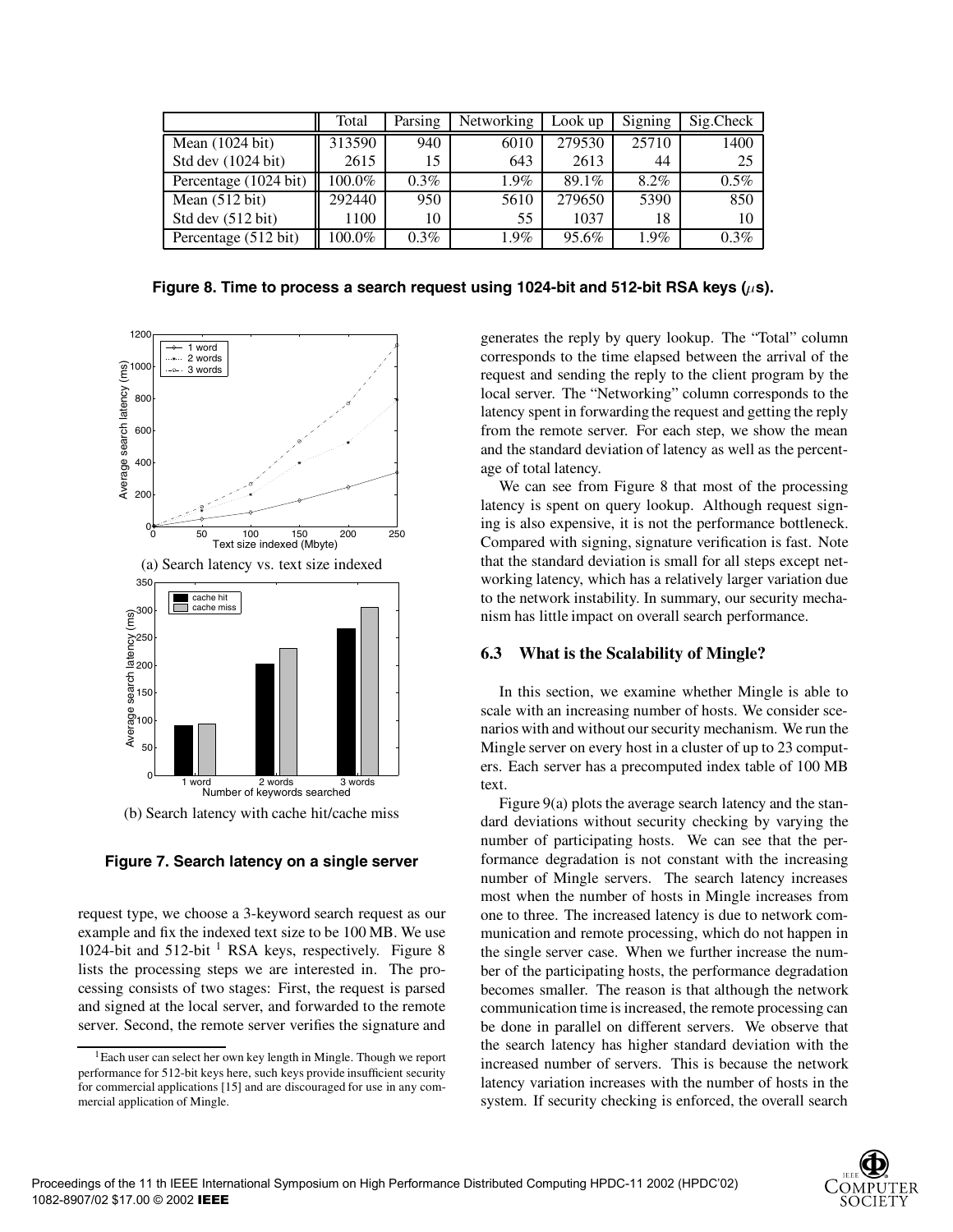

**Figure 9. Search latency in a Mingle cluster. (a) Search latency without security checking (b) Search latency with and without security checking**

latencies increase only slightly, as indicated by Figure 9(b). We note that when the number of hosts is greater than 21, the search latency with security checking is even lower than that without security checking. This is because the security overhead is small compared with the overall search latency. The lower search latency with security checking is due to the large variance of network latencies when there are more hosts in the cluster. Overall, our measurements suggest that Mingle is able to scale with increasing number of hosts.

# **7 Concluding Remarks**

We have developed Mingle to help authorized users efficiently locate their personal data on distributed computers. Mingle hosts precompute inverted index of local files, searching among each other in a peer-to-peer way. The Mingle security architecture consists of authorization and authentication mechanisms. One of the major benefits of our security mechanism is user convenience. For authorization, we introduce an access-right mapping that allows data owners to conveniently specify access permissions. This is supported using a user authentication mechanism that permits a form of single sign-on.

Preliminary performance evaluation of Mingle suggests that: (1) Both the cost of index and search grow linearly with the indexed text size. (2) The Mingle security mechanism has little impact on search performance. (3) Mingle is able to scale with increasing number of hosts.

Future work includes expanding Mingle to larger networks, considering schemes for encrypting and replicating host indexes, and better understanding Mingle's vulnerability to attacks such as timing attacks.

### **8 Acknowledgements**

We are grateful to Srinivasan Seshan, Yang-hua Chu, Julio Lopez, Hyang-Ah Kim and Tiankai Tu for their comments and suggestions. We also thank the anonymous reviewers for their comments. This work is sponsored in part by the National Science Foundation under Grant CMS-9980063, and in part by a grant from the Intel Corporation.

#### **References**

- [1] C. M. Bowman, P. B. Danzig, D. R. Hardy, U. Manber, and M. F. Schwartz. Harvest: A Scalable, Customizable Discovery and Access System. Technical Report CU-CS-732-94, Department of Computer Science, University of Colorado, Boulder, 1994.
- [2] J. P. Callan, Z. Lu, and W. B. Croft. Searching Distributed Collections with Inference Networks . In *Proceedings of the 18th Annual International ACM SIGIR Conference on Research and Development in Information Retrieval*, pages 21–28, Seattle, Washington, 1995. ACM Press.
- [3] I. Clarke, O. Sandberg, B. Wiley, and T. W. Hong. Freenet: A Distributed Anonymous Information Storage and Retrieval System. In *Designing Privacy Enhancing Technologies:International Workshop on Design Issues in Anonymity and Unobservability, LNCS 2000*, December 2000.
- [4] S. E. Czerwinski, B. Y. Zhao, T. D. Hodes, A. D. Joseph, and R. H. Katz. An architecture for a secure service discovery service. In *Mobile Computing and Networking*, pages 24– 35, 1999.
- [5] W. Dai. Crypto++.
	- http://www.eskimo.com/˜weidai/cryptlib.html.
- [6] W. Ford and B. Kaliski. Server-Assisted Generation of a Strong Secret from a Password. In *Proceedings of the IEEE 9th International Workshops on Enabling Technologies: Infrastructure for Collaborative Enterprises, NIST, Gaithersburg MD*, June 2000.
- [7] J. French, A. Powell, J. Callan, C. Viles, T. Emmitt, K. Prey, and Y.Mou. Comparing the performance of database selection algorithms. In *Proceedings of the 22nd Annual Inter-*